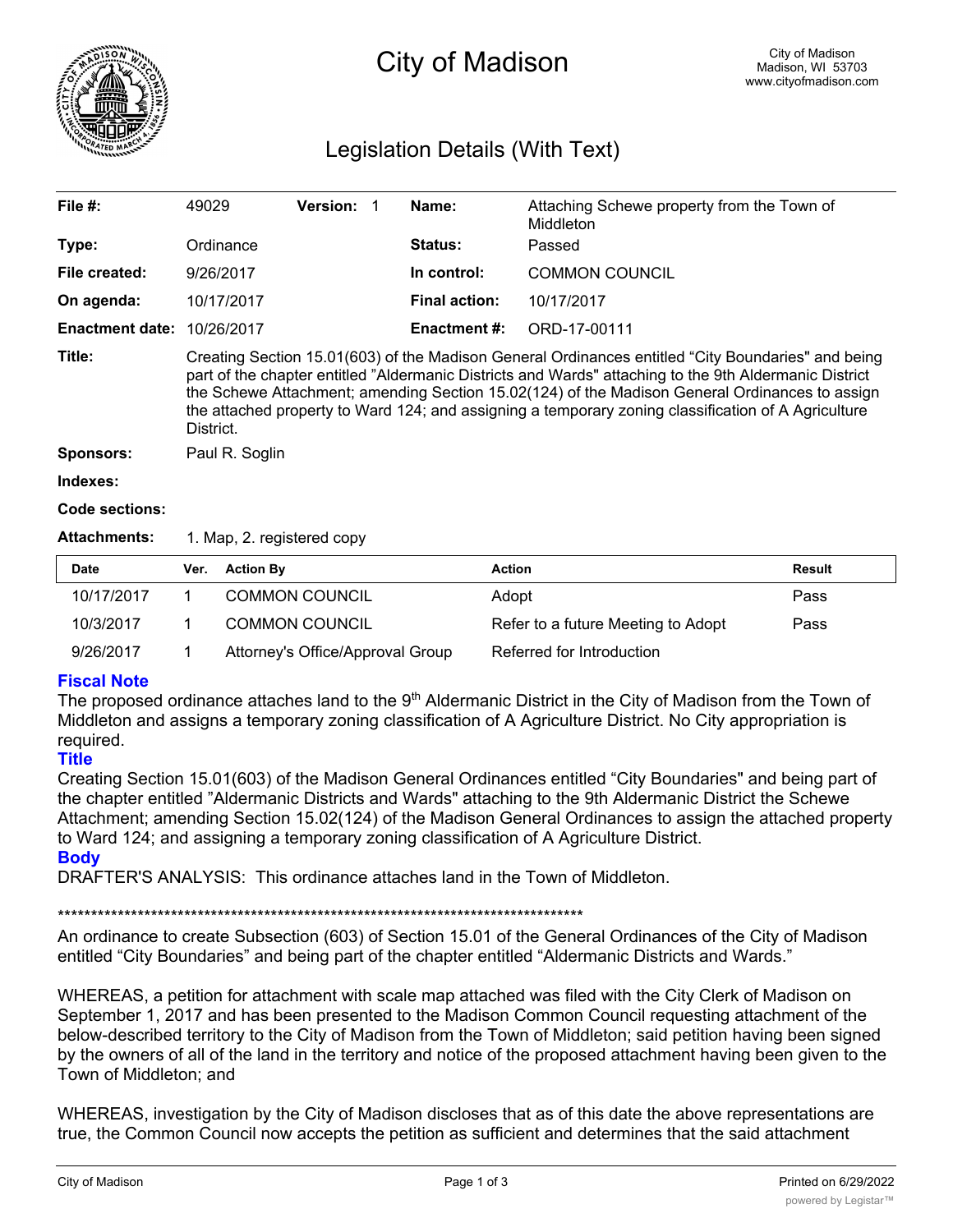proceeding meets the requirements of the City of Madison and Town of Middleton Cooperative Plan approved pursuant to Wis. Stat. § 66.0307;

NOW, THEREFORE, the Common Council of the City of Madison do ordain as follows:

1. Subsection (603) of Section 15.01 of the Madison General Ordinances is hereby created to read as follows:

"15.01(603) - There is hereby attached to the 9th Aldermanic District, the City of Madison, Dane County, Wisconsin, the following described property and pursuant to the provisions of Sec. 28.005, MGO, the territory attached by this ordinance is hereby assigned a temporary zoning classification of A Agriculture District:

Lot 1, Dane County Certified Survey Map No. 7671, recorded in Volume 40 of Certified Survey Maps on pages 96-99 as Document Number 2649094, a portion of Schewe Road and other lands located in all Quarters of the NE1/4 of Section 20, Township 7 North, Range 8 East, in the Town of Middleton, Dane County, Wisconsin, described as follows: Beginning at the East 1/4 corner of said Section 20; thence N89°41'23"W, 2349.11 feet along the South line of said NE1/4 to the Southeast corner of Lot 1, Certified Survey Map No. 2519, recorded in Volume 10 of Certified Survey Maps on pages 68-69 as Document Number 1532233 and corrected by Document Number 1736219; thence N01°36'31"E, 149.73 feet along the East line of and to the Northeast corner of said Lot 1; thence N89°37'45"W, 298.06 feet along the North line of said Lot 1 and the Westerly extension thereof to the West line of said NE1/4; thence N01°36'46"E, 1329.67 feet along the West line of said NE1/4 to the Northwest corner of the South 10 acres of the North 1/2 of said NE1/4; thence N89°59'30"E, 2649.26 feet along the North line of the South 10 acres of the North 1/2 of said NE1/4 to a point on the East line of said NE1/4; thence S01°40'41"W, 1494.50 feet along said East line also being on the West line of Outlot 3 of The Willows II and Outlot 1 of Autumn Ridge Reserve, and the existing corporate boundary of the City of Madison, to the point of beginning. Said described property contains 3,892,173 square feet (89.35 acres)."

2. Subsection (124) of Section 15.02 entitled "Wards and Ward Boundaries" of the Madison General Ordinances is amended to read as follows:

- (124) Ward 124. Beginning at the W ¼ corner of said Section 21, Township 7N, Range 8E, Town of Middleton, Dane County, Wisconsin; thence N01°17'16"E, 682.95 feet along the west line of said the SW ¼ of the NW ¼ of said section to the intersection with the south line of Lot 4, Certified Survey Map No. 6407, recorded in Volume 31 of Certified Survey Maps, on Pages 120- 122, as Document No. 2263459; thence N89°19'18"E, 1320.17 feet along the south line of said Lot 4 to the intersection with the east line of said SW  $\frac{1}{4}$  of the NW  $\frac{1}{4}$ ; thence S01°24'07"W, 683.00 feet along the east line of said SW  $\frac{1}{4}$  of the NW  $\frac{1}{4}$  to the intersection with the East-West Quarter line of said Section 21; thence S89° 19'18"W, 1318.81 feet along said East-West Quarter line to the point of beginning to said W  $\frac{1}{4}$  corner of said Section 21, also being the E ¼ corner of Section 20, Township 7N, Range 8E, Town of Middleton, Dane County, Wisconsin; thence N89°41'23"W, 2349.11 feet along the South line of the NE ¼ of said Section 20 to the Southeast corner of Lot 1, Certified Survey Map No. 2519, recorded in Volume 10 of Certified Survey Maps on pages 68-69 as Document Number 1532233 and corrected by Document Number 1736219; thence N01°36'31"E, 149.73 feet along the East line of and to the Northeast corner of said Lot 1; thence N89°37'45"W, 298.06 feet along the North line of said Lot 1 and the Westerly extension thereof to the West line of said NE ¼, also being the centerline of Pioneer Road; thence N01°36'46"E, 1329.67 feet along the West line of said NE ¼ to the Northwest corner of the South 10 acres of the North ½ of said NE ¼; thence N89°59'30"E, 2649.26 feet along the North line of the South 10 acres of the North  $\frac{1}{2}$  of said NE  $\frac{1}{4}$  to a point on the East line of said NE  $\frac{1}{4}$ ; thence S01°40'41"W, 1494.50 feet along said East line, also being the West lines of Outlot 3 of The Willows II subdivision and Outlot 1 of Autumn Ridge Reserve subdivision, and the existing corporate boundary of the City of Madison, to the point of beginning. Polling place at The Jefferson, 9401 Old Sauk Road."
	- 3. If any provision of this ordinance is invalid or unconstitutional, or if the application of this